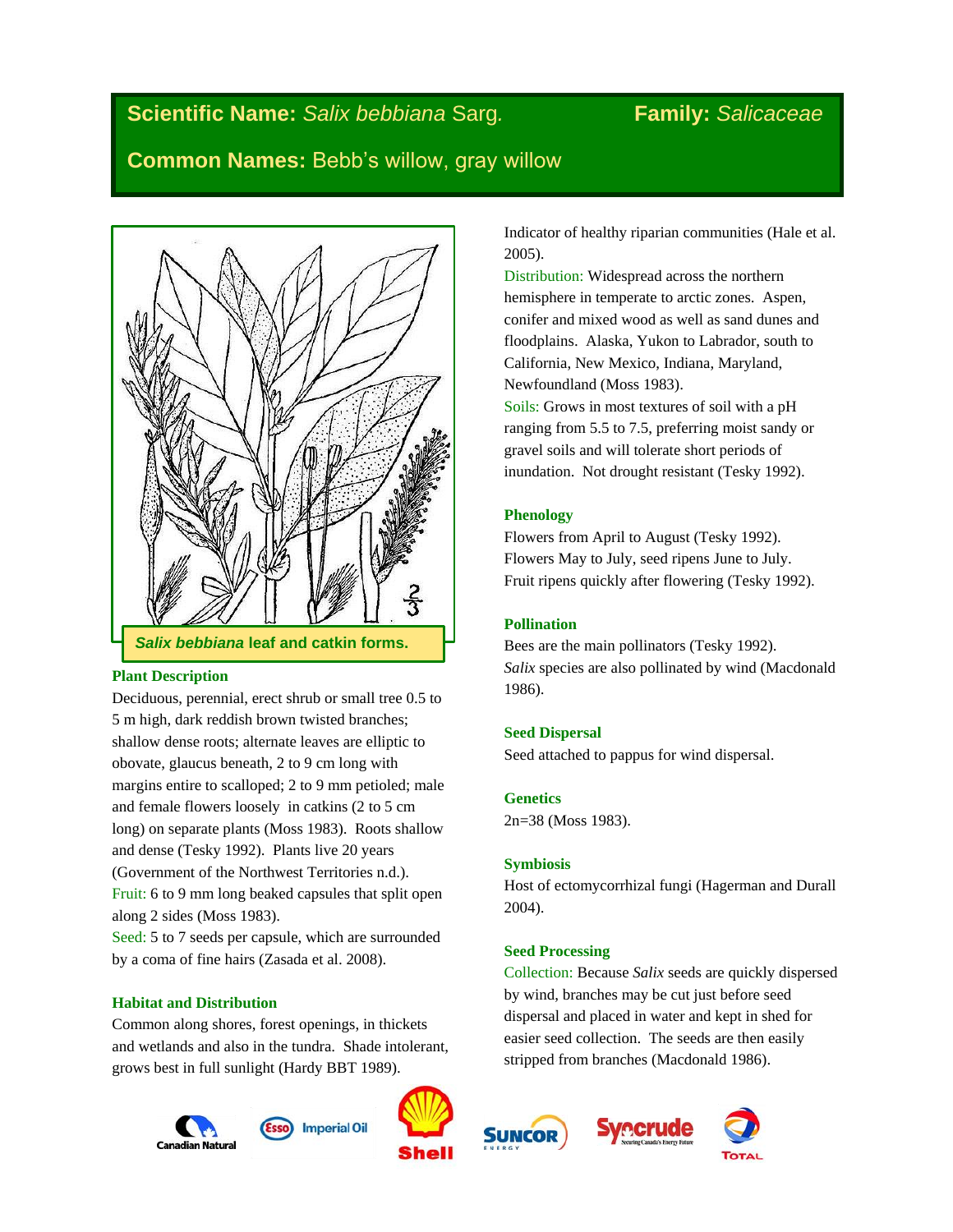Seed Weight: 0.1818 g/1,000 seeds (Young and Young 1992).

Harvest Dates: As soon as ripe (May to June), when the fruit changes from green to yellowish (Young and Young 1992).

Cleaning: Seed does not need to be separated from the capsules (Young and Young 1992).

Storage Behaviour: Orthodox; seeds can be dried, without damage, to low moisture contents, their longevity increases with reductions in both moisture content and temperature (Royal Botanic Gardens Kew 2008).

Storage: Short viability limits storage of seed to 4 to 6 weeks (if seeds are kept moist and refrigerated in sealed containers) although reduction in germination is observed after only 10 days (King 1980).

Simpson and Daigle (2009) found that seed stored at 4°C did not retain seed viability; seed stored at a moisture content between 5% to 10% did best at -20°C for a storage period of 60 months (though not statistically different from the other sub-zero temperatures, -80 to 145°C).

Longevity: Up to 3 years if kept frozen at -10ºC to -20ºC (Densmore and Zasada 1983).

#### **Propagation**

Natural Regeneration: Establishes itself by basal stem sprouting, seed, suckers and root (Rawson 1974). Germination: Fresh, summer-dispersed non-dormant seeds have the best germination percentages (95% to 100%) after 12 to 24 hours at 5ºC to 25ºC, up to 1 week. Moist substrate and light is required (Densmore and Zasada 1983).

Comparing germination of seed in burned and unburned natural areas, seeds in the burned sites had high germination percentages (Baskin and Baskin 2001).

Pre-treatment: None required (King 1980). Dirr and Heuser (1987) recommend sowing seeds in moist ground immediately after collection.

Direct Seeding: Seeding the fruit was not successful in Northeastern Alberta.

Seed Rate: 3 to 5 catkins/m².

Vegetative Propagation: Softwood cuttings, from tip or base, 20 cm, are more successful than hardwood (Holloway and Zasada 1979).

The cuttings should be planted on sites with sufficient moisture (Tesky 1992).

Cuttings were a successful propagation method on wetland sites in the oil sands reclamation area in Fort McMurray: 10% survival of soft tip cuttings the  $1<sup>st</sup>$  year and 6% survival the  $2<sup>nd</sup>$  year; and 21% survival of pole cuttings the  $1<sup>st</sup>$  year and 16% survived the  $2<sup>nd</sup>$  year.

A study in Alaska found that *Salix bebbiana* cuttings had difficulty rooting (Holloway and Peterburs 2009).



*Salix bebbiana* **catkin**

#### **Aboriginal/Food Uses**

Food: Wood can be burned to smoke meat. After boiling the branches twice (first water discarded) can be used to add flavour to home-brew. Flowering branches can relieve diarrhoea, and stomach aches;









**Imperial Oil** 

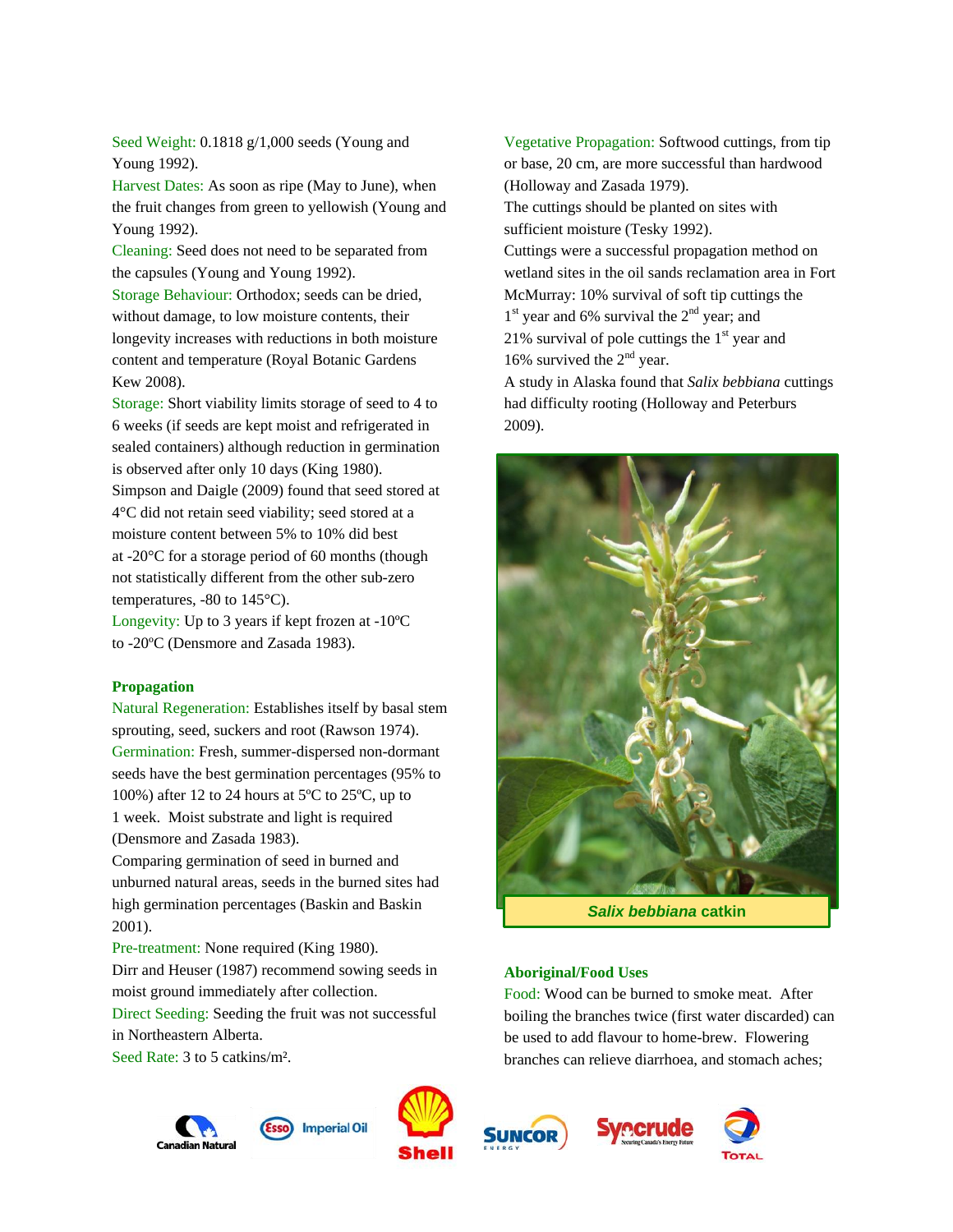inner bark can bring relief to constipation; branches or roots can help sooth toothaches; roots can also relieve fatigue, and stop external bleeding. Medicinal: Flowering branches can relieve diarrhoea, and stomach aches; inner bark can bring relief to constipation; branches or roots can help sooth toothaches; roots can also relieve fatigue, and stop external bleeding. Prolonged therapy of pain relief by slow release of natural salicylates from willow bark (Johnson et al. 1995).

Other: Various constructive uses such as: pipe stems, bows, canoe ribs, snowshoes, whistles, drumsticks, basket rims, looms, sweat lodge frames, dream catcher frames, rope twine, fishnets, and curling rods for hair (Johnson et al. 1995, Wilkinson 1990).

#### **Wildlife/Forage Usage**

Wildlife: Major source of browse for moose, elk, bighorn sheep and deer. Small mammals, birds and beaver eat the shoots, buds, and catkins. Some birds (black-capped chickadees) excavate

cavities for nesting. Sapsuckers use the sap extensively (Rawson 1974).

Provides cover and protection for many birds and mammals (Tesky 1992).

Livestock: Because these shrubs grow widely scattered, livestock can easily access them. Forage production is moderate to high. Highly palatable for livestock and big game (Tesky 1992).

Grazing Response: Decreases in response to grazing (Hale et al. 2005). Hardy BBT (1989) indicate high browsing tolerance while Hale et al. (2005) indicate heavy utilization may eliminate the species from riparian areas.

#### **Reclamation Potential**

*S. bebbiana* can be important for revegetation of disturbed sites because of its easy vegetative reproduction and vigorous sprouting under natural conditions (Wilkinson 1990). It is adapted to a broad range of soil surface temperature conditions (Zasada and Viereck 1975) and soil textures (Tesky 1992). It

is a relatively good soil and slope stabilizer (Hale et al. 2005, Tesky 1992).

#### **Commercial Resources**

Availability: Seeds not commercially available. Cultivars: None are known.

Uses: Herbal market, wickerwork, and decorative bark with diamond-shaped patterns (canes, lamp posts, furniture, and candle holders). Willow charcoal used in artist's charcoal pencils (Marles et al. 2000).

### **Notes**

*Salix bebbiana* is listed as 100% intact in the Alberta oil sands region (Alberta Biodiversity Monitoring Institute 2014).

*S. bebbiana* has an optimum seed-bearing age of 10 to 30 years (Hardy BBT 1989).

#### **Photo Credits**

Photo: Matt Lavan, Wikimedia commons, 2012. Line diagram: Wikimedia commons, 2012.

#### **References**

Alberta Biodiversity Monitoring Institute, 2014. The status of biodiversity in the oil sands region of Alberta. Alberta Biodiversity Monitoring Institute, Edmonton, Alberta. 47 pp. [http://www.abmi.ca/FileDownloadServlet?filename=](http://www.abmi.ca/FileDownloadServlet?filename=The%20Status%20of%20Biodiversity%20in%20the%20Oil%20Sands%20Region%20of%20Alberta_2014_Supplemental%20Report.docx&dir=REPORTS_UPLOAD) [The%20Status%20of%20Biodiversity%20in%20the](http://www.abmi.ca/FileDownloadServlet?filename=The%20Status%20of%20Biodiversity%20in%20the%20Oil%20Sands%20Region%20of%20Alberta_2014_Supplemental%20Report.docx&dir=REPORTS_UPLOAD) [%20Oil%20Sands%20Region%20of%20Alberta\\_201](http://www.abmi.ca/FileDownloadServlet?filename=The%20Status%20of%20Biodiversity%20in%20the%20Oil%20Sands%20Region%20of%20Alberta_2014_Supplemental%20Report.docx&dir=REPORTS_UPLOAD) 4 Supplemental%20Report.docx&dir=REPORTS\_U [PLOAD](http://www.abmi.ca/FileDownloadServlet?filename=The%20Status%20of%20Biodiversity%20in%20the%20Oil%20Sands%20Region%20of%20Alberta_2014_Supplemental%20Report.docx&dir=REPORTS_UPLOAD) [Last accessed June 16, 2014].

Baskin, C.C. and J.M. Baskin, 2001. Seeds – Ecology, Biogeography, and Evolution of Dormancy and Germination. Academic Press, San Diego, California, USA.

Densmore, R. and J. Zasada, 1983. Seed dispersal and dormancy patterns in northern willows: Ecological and evolutionary significance. Canadian Journal of Botany 61: 3207-3216.









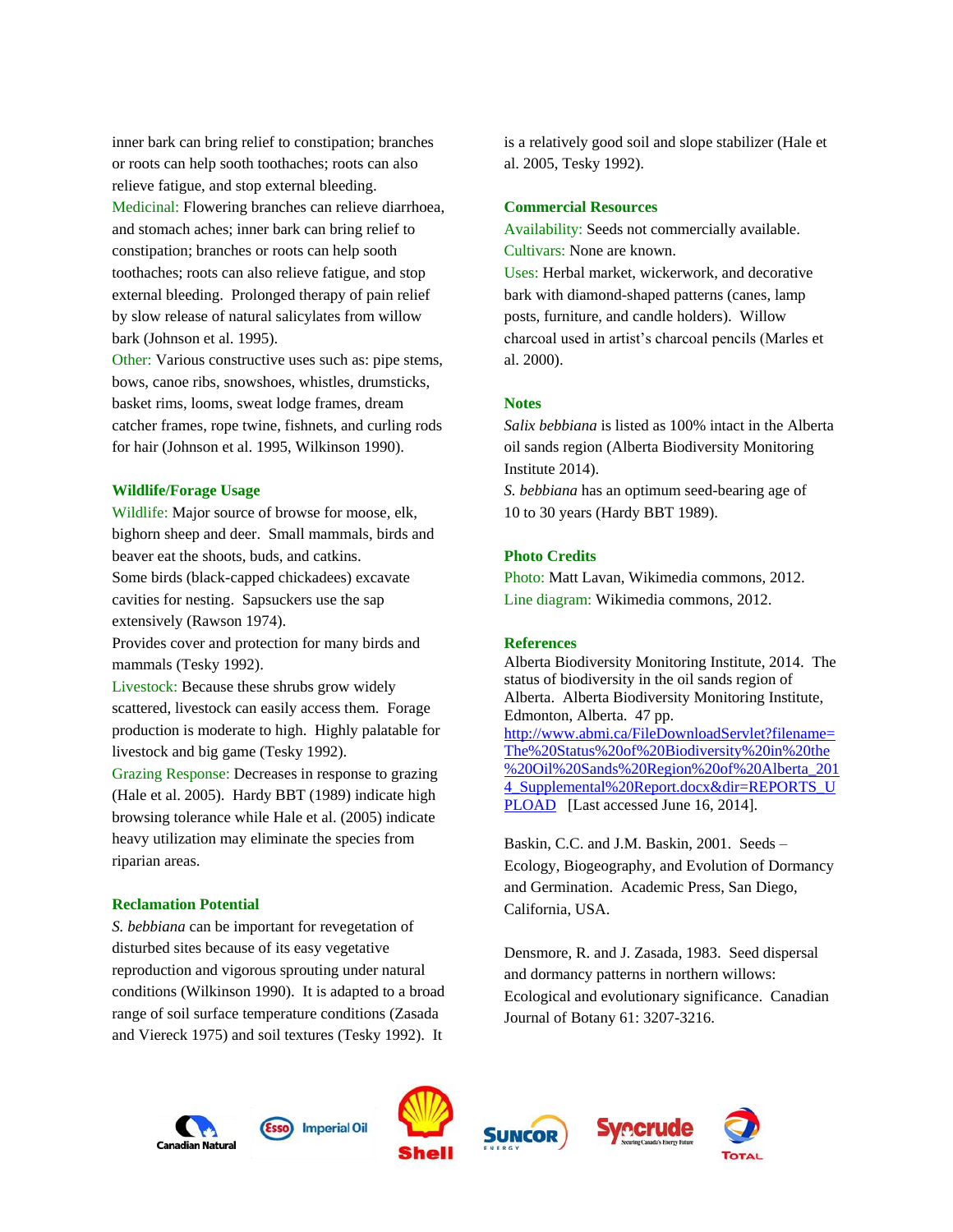Dirr, M.A. and C.W. Heuser, 1987. The reference manual of woody plant propagation: From seed to tissue culture: A practical working guide to the propagation of over 1100 species, varieties, and cultivars. Varsity Press, Athens, Georgia. 239 pp.

Government of the Northwest Territories, n.d. Bebb willow (long-beaked willow) *Salix bebbiana (S. rostrata)*. IN: NWT Species Monitoring – Infobase.

[http://nwtspeciesatrisk.com/en/Infobase?page=Infoba](http://nwtspeciesatrisk.com/en/Infobase?page=Infobase) [se](http://nwtspeciesatrisk.com/en/Infobase?page=Infobase) [Last accessed January 6, 2014].

Hagerman, S.M. and D.M. Durall, 2004.

Ectomycorrhizal colonization of greenhouse grown Douglas-fir (*Pseudotsuga menziesii*) seedlings by inoculum associated with the roots of refuge plants sampled from a Douglas-fir forest in the southern interior of British Columbia. Canadian Journal of Botany 82: 742-751.

Hale, G., N. Ambrose, A. Bogen, K. Spicer-Rawe, M. Uchikura and E. Saunders, 2005. Bebb's/Beaked Willow *Salix bebbiana*. IN: A Field Guide to Common Riparian Plants of Alberta. Cows and Fish Program, Lethbridge, Alberta. p. 18.

Hardy BBT Limited, 1989. Manual of plant species suitability for reclamation in Alberta -  $2<sup>nd</sup>$  Edition. Alberta Land Conservation and Reclamation Council Report No. RRTAC 89-4. 436 pp. <http://hdl.handle.net/10402/era.22605>[Last accessed May 15, 2013].

Holloway, P.S. and M.R. Peterburs, 2009. Propagation of Twelve Alaska Native Plants by Summer Stem Cutting. Journal of Environmental Horticulture 27(4): 207-210.

Holloway, P. and J. Zasada, 1979. Vegetative propagation of eleven common Alaska woody plants. Pacific Northwest Forest and Range Experiment

Station, United States Department of Agriculture, Forest Service, Portland, Oregon. 12 pp.

Johnson, D., L. Kershaw, A. MacKinnon and J. Pojar, 1995. Plants of the Western Boreal Forest and Aspen Parkland. Lone Pine Publishing and the Canadian Forest Service. Edmonton, Alberta. 392 pp.

King, P.J., 1980. Review of seed pretreatments required for germination of candidate native tree and shrub species in the Eastern slopes of the Rocky Mountains and foothills of Alberta. Alberta Energy and Natural Resources, Alberta Forest Service, Edmonton, Alberta. ENR Report Number 154. 56 pp.

Macdonald, B., 1986. Practical woody plant propagation for nursery growers. Timber Press, Inc., Portland, Oregon. 669 pp.

Marles, R.J., C. Clavelle, L. Monteleone, N. Tays and D. Burns, 2000. Aboriginal Plant Use in Canada's northwest Boreal Forest. Natural Resources Canada and Canadian Forest Service. UBC Press, Vancouver, British Columbia. 368 pp.

Moss, E.H., 1983. Flora of Alberta. A manual of flowering plants, conifers, ferns, and fern allies found growing without cultivation in the province of Alberta, Canada. 2nd edition. University of Toronto Press, Toronto Ontario. pp. 204-205.

Rawson, J.W., 1974. Willows. USDA Forest Service. General Technical Report NE 9: 147-149.

Royal Botanic Gardens Kew, 2008. *Salix bebbiana*. Seed Information Database. [http://data.kew.org/sid/SidServlet?ID=20200&Num=](http://data.kew.org/sid/SidServlet?ID=20200&Num=Zcq) [Zcq](http://data.kew.org/sid/SidServlet?ID=20200&Num=Zcq) [Last accessed June 14, 2013].